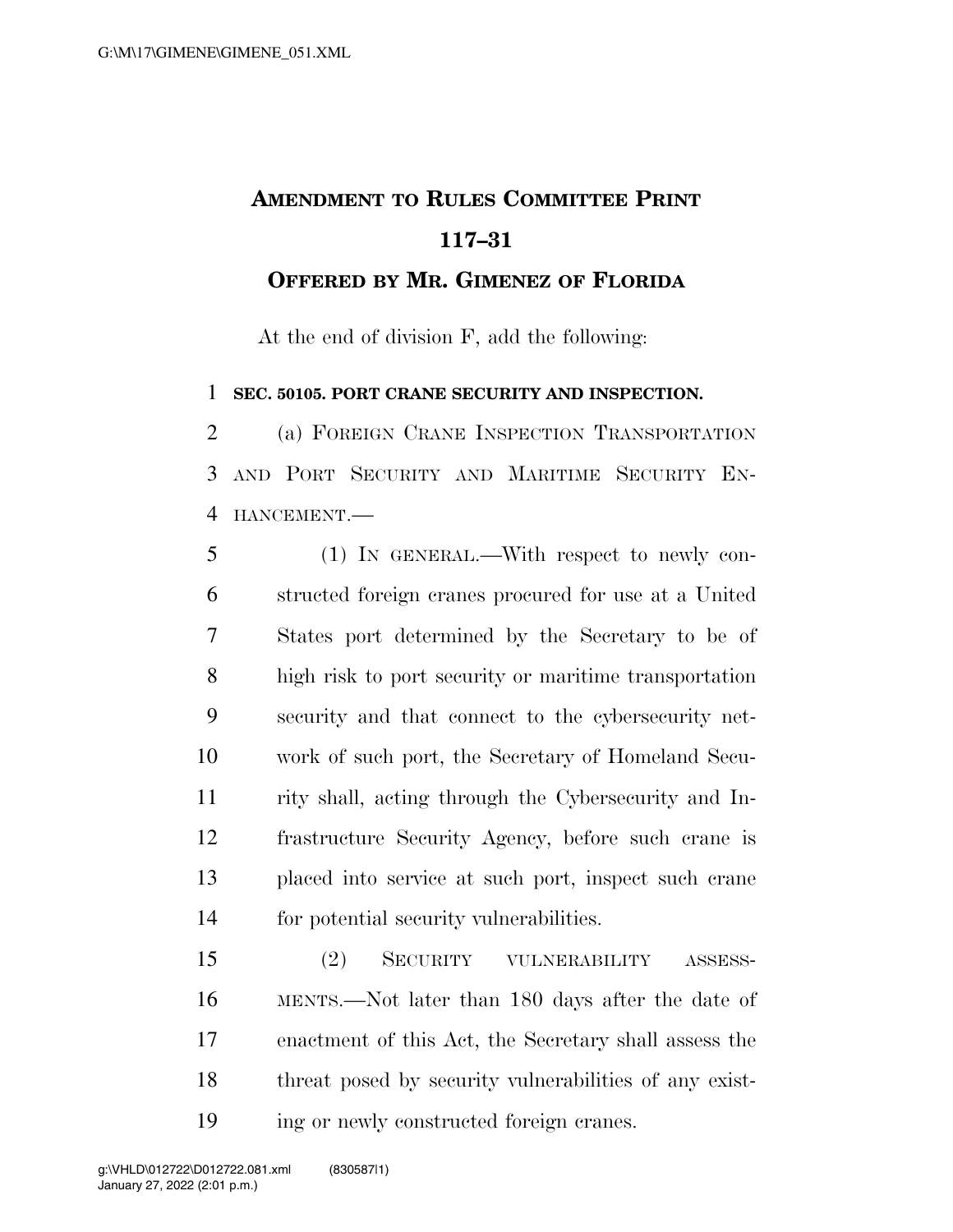| $\mathbf{1}$   | (3) REPORT TO CONGRESS.—Not later than 1               |
|----------------|--------------------------------------------------------|
| $\overline{2}$ | year after the date of enactment of this Act, the      |
| 3              | Secretary shall brief the Committee on Homeland        |
| 4              | Security of the House of Representatives and the       |
| 5              | Committee on Homeland Security and Governmental        |
| 6              | Affairs of the Senate regarding critical and high-risk |
| 7              | foreign crane security vulnerabilities posed by exist- |
| 8              | ing or newly constructed foreign cranes within         |
| 9              | United States ports.                                   |
| 10             | (b) FOREIGN CRANE PROHIBITION.—                        |
| 11             | (1) IN GENERAL.—Notwithstanding any other              |
| 12             | provision of law, a foreign crane—                     |
| 13             | (A) for which a contract was entered into              |
| 14             | on or after the date of enactment of this Act          |
| 15             | may not be operated at a port located in the           |
| 16             | United States; and                                     |
| 17             | (B) operated at a port located in the                  |
| 18             | United States may not operate foreign software         |
| 19             | on any date after the date which is 5 years            |
| 20             | after the date of enactment of this Act.               |
| 21             | (c) DEFINITIONS.—In this section:                      |
| 22             | (1) COVERED FOREIGN COUNTRY.—The term                  |
| 23             | "covered foreign country" means a country that—        |